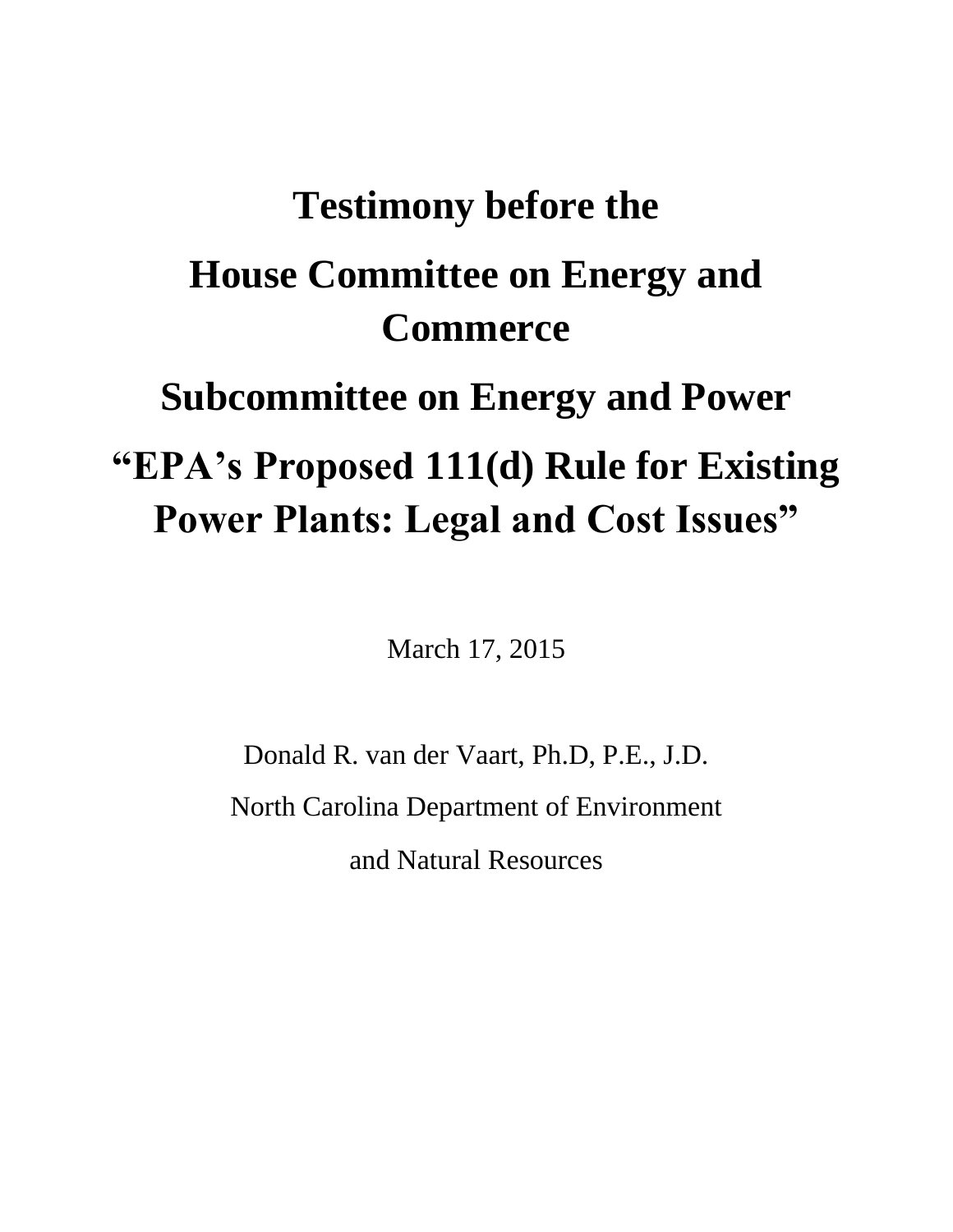## **Statement of Donald R. van der Vaart, Ph.D., P.E., J.D. North Carolina Department of Environment and Natural Resources March 17, 2015**

Chairman Whitfield, Ranking Member Rush and members of the subcommittee, thank you for inviting me to testify this morning. As Secretary of the North Carolina Department of Environment and Natural Resources, I'm grateful for the opportunity to testify today and share my views on this important topic.

The Clean Air Act (Act) specifically provides that states – not the Environmental Protection Agency (EPA) – "have the primary responsibility" for implementing programs that protect the air resources of this nation. It is an indisputable fact that states, like North Carolina, have been very successful over the past 30 years implementing programs that protect public health and welfare while providing for robust economic development.

Before I comment on the specific issue of state resources, I would like to note issues that are intentionally omitted from my comments. First, my comments will not address the scientific uncertainty of the impact anthropogenic greenhouse gas emissions (GHGs) have on climate. My comments do not discuss the accuracy, or lack thereof, of the Intergovernmental Panel on Climate Change (IPCC) models relied upon by the EPA to develop this rule, or the divergence between the models' predictions and actual temperatures over the past 15 years. Although these issues are critical to any decision in regulating greenhouse gases, my comments are limited to separate, but equally important, aspects of any final 111(d) rulemaking: state resources, state and utility planning efforts, and the legal frailty of the rule.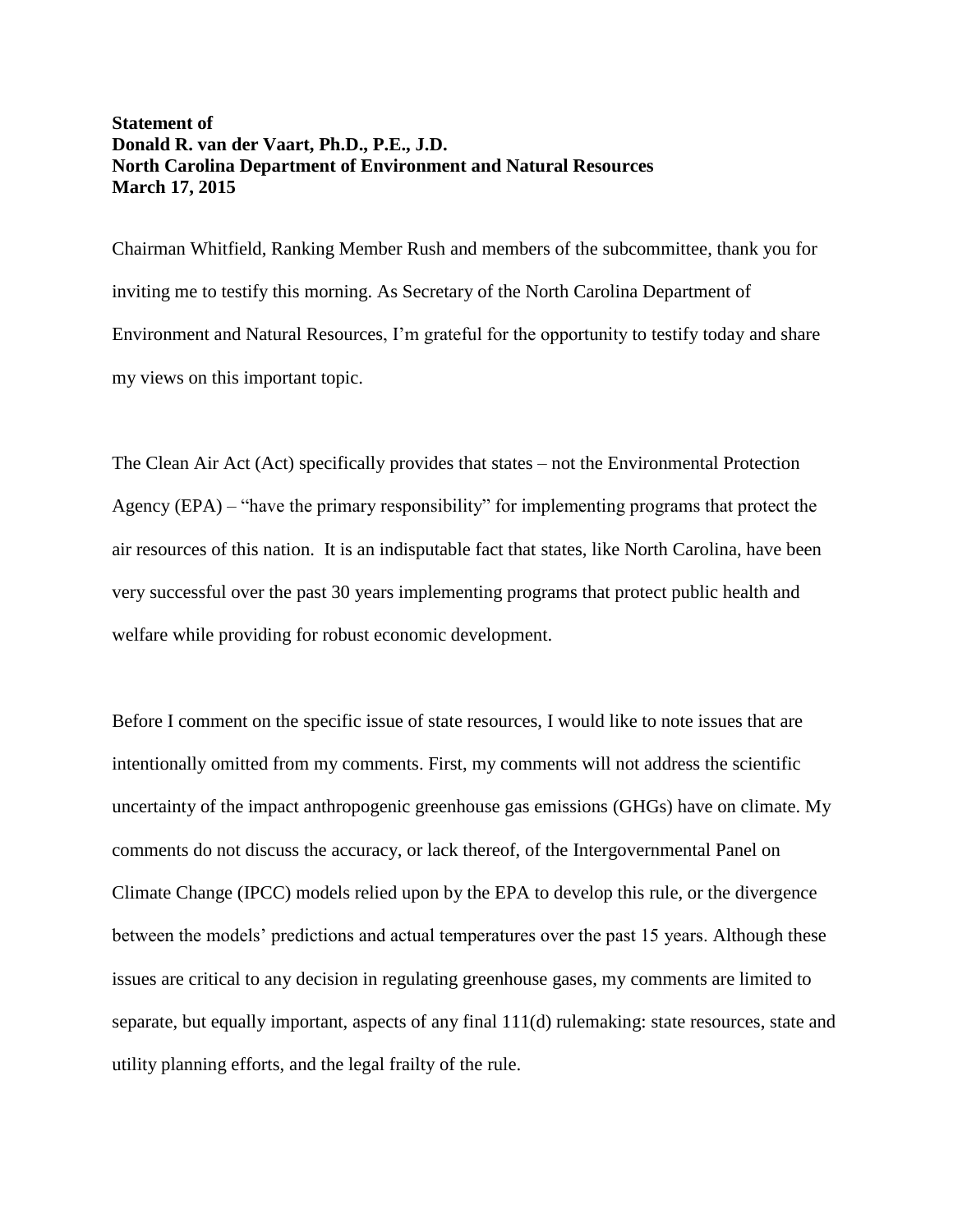First I will address state resources and advocate for what North Carolina has called the "Legal Trigger" approach to §111(d) implementation.

Given the almost certain litigation that will ensue if the proposed rule under  $\S 111(d)$  is promulgated, states such as North Carolina are at risk of investing unnecessary time and resources if they move forward with developing and enacting state §111(d) plans prior to the resolution of litigation. North Carolina recommends that the EPA amend submittal deadlines contained in the Subpart B regulations – rules that implement §111(d). More specifically, the EPA should require states to submit a  $\S111(d)$  plan only after the conclusion of due process afforded by the judicial review process. Employing this legal trigger approach would ensure that states, the EPA and regulated sources (which need considerable time to enact such sweeping changes to electricity generation) do not expend their limited resources in an attempt to satisfy yet another EPA rule that ultimately is vacated or remanded.

The federalist structure of the CAA establishes a procedure whereby the EPA promulgates a new rule that sets forth requirements designed to address some aspect of the CAA. Once the rule is finalized, each state must take action – usually in the form of state legislation or rulemaking – to avoid sanctions directly or to avoid sanctions on its sources. The state then submits that set of rules to the EPA for approval. The time required to complete the EPA review process varies dramatically; it can take a few months to many years during which time the states implement and enforce their state rule.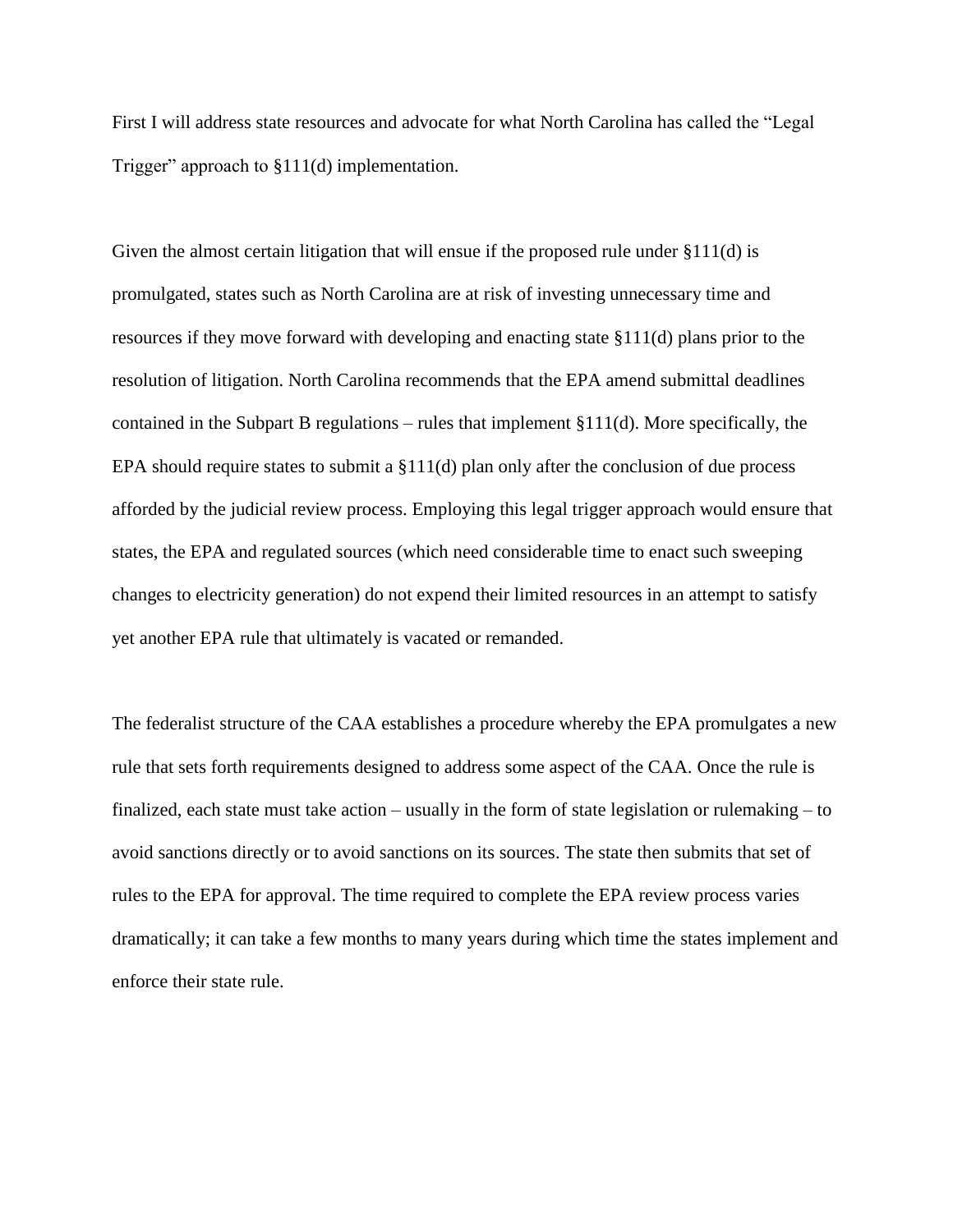These obstacles are compounded when the federal rule that required the state to act is struck down by the court. This forces the state to both repeal its earlier work and begin a new planning process – legislation, rulemaking, implementation and enforcement – and the process must often be amended again when the EPA revises its illegal rule in an attempt to satisfy the courts.

This is not just an academic concern – there are several recent cases where this study in futility has occurred. The EPA's attempts to address economic inequity in regional energy markets through interstate pollution rules such as the 1997 Interstate NOx Rule, the Clean Air Interstate Rule (CAIR), and the Cross-State Air Pollution Control Rule (CSAPR) are prime examples of the negative impacts on states when the EPA accelerates implementation ahead of judicial review. States, in an attempt to satisfy these interstate pollution rules, spent substantial resources requiring emission reductions only to find out that the rules, or portions of the rules, were illegal.

The potential for the 111(d) rule to have this whipsaw effect on states is particularly dangerous because of the scope of the proposed 111(d) rule. There is one tenet on which nearly all stakeholders agree – the 111(d) rule will fundamentally restructure both how energy is generated and consumed in America. I would argue that the EPA's section 111(d) is to energy what the Affordable Care Act is to healthcare. Like the ACA, the proposed 111(d) rule is an attempt to impose a one size fits all solution that will transform the nation's energy system.

This fundamental change to America's electricity model will come at the hands of a rule that few consider legally firm. Even the EPA has acknowledged the rule is not likely to survive a judicial challenge intact. The rule actually contains the following disclaimer: "[the] building blocks [are]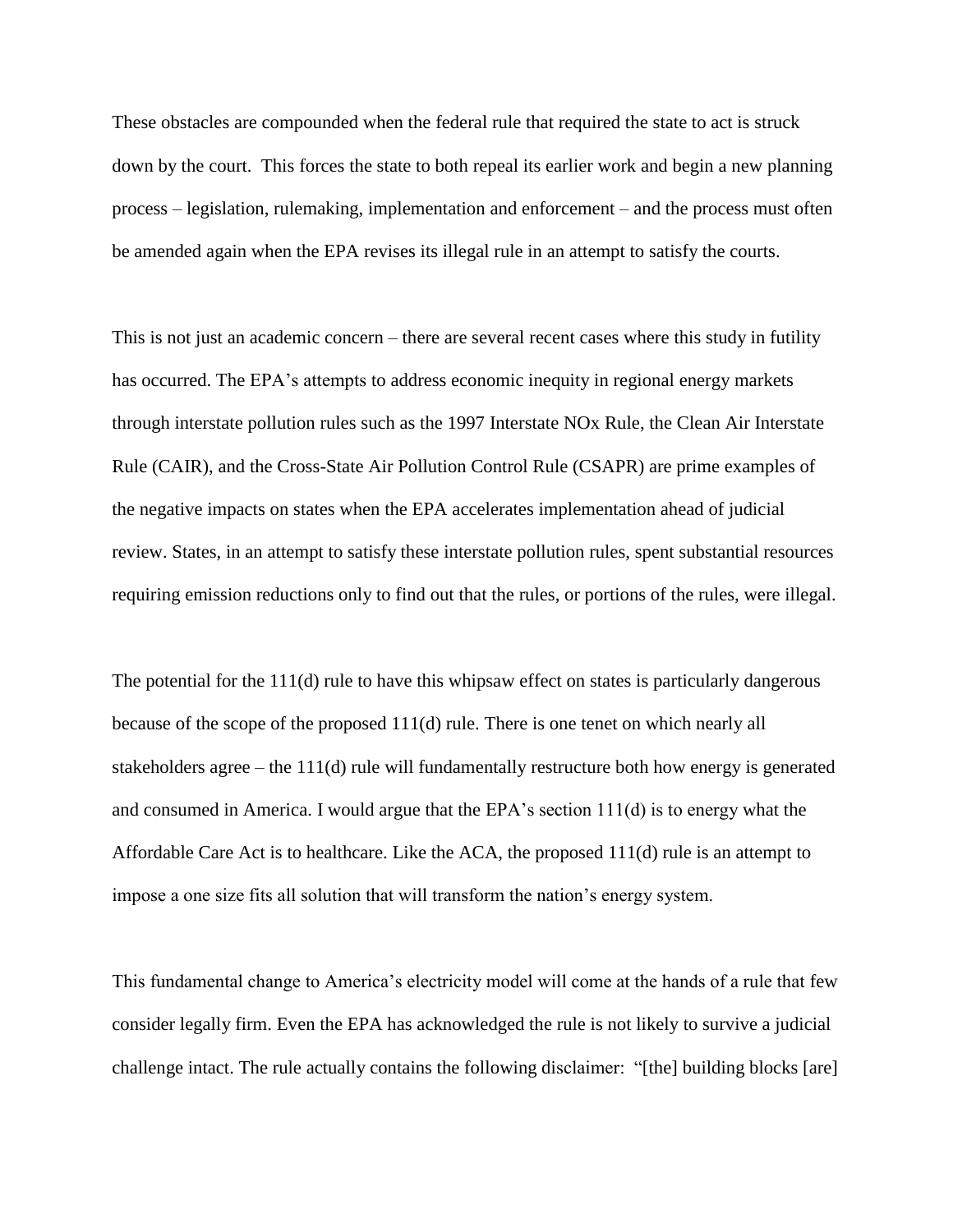… severable, such that in the event a court were to invalidate our finding with respect to any particular building block" the remaining building blocks would survive. See 79 Fed. Reg. at 34892. In my more than 20 years of implementing air quality rules, I am not aware of any rule where the EPA has made an *a priori* acknowledgment of legal infirmity.

But in the face of this frailty, state plans, which must be drafted and put in place prior to judicial review, will require major legislative changes to allow, for example, switching from a cost-based energy dispatch model (i.e.: the priority for dispatch is based on lowest cost generation) to a carbon dioxide dispatch model (i.e.: the priority for dispatch is based on generation with the lowest carbon dioxide emissions). If judicial review results in invalidating portions of the 111(d) rule, decisions made by utilities to shutdown coal-fired power plants prior to cost recovery and installing new gas-fired generation may become irretrievable stranded costs that will unnecessarily increase utility rates. Under the EPA's current proposal, legislative changes, utility planning and regulatory execution will proceed while the 111(d) rule is under judicial review.

The EPA's acknowledgment of the legal frailty of their creative interpretation of the CAA not only argues for the legal trigger, but also calls into question the more general issue of Chevron deference. In this rule, like many other EPA rulemakings, the EPA characterizes statutory language as "ambiguous" in order to direct courts into granting to grant the agency Chevron deference. The touchstone of Chevron deference – wherein the court defers to an agency's interpretation of an ambiguous statute  $-\bar{i}$  is the expertise the agency gained when it was entrusted with implementation of a certain statute (here the CAA). Unfortunately, the EPA's recent legal